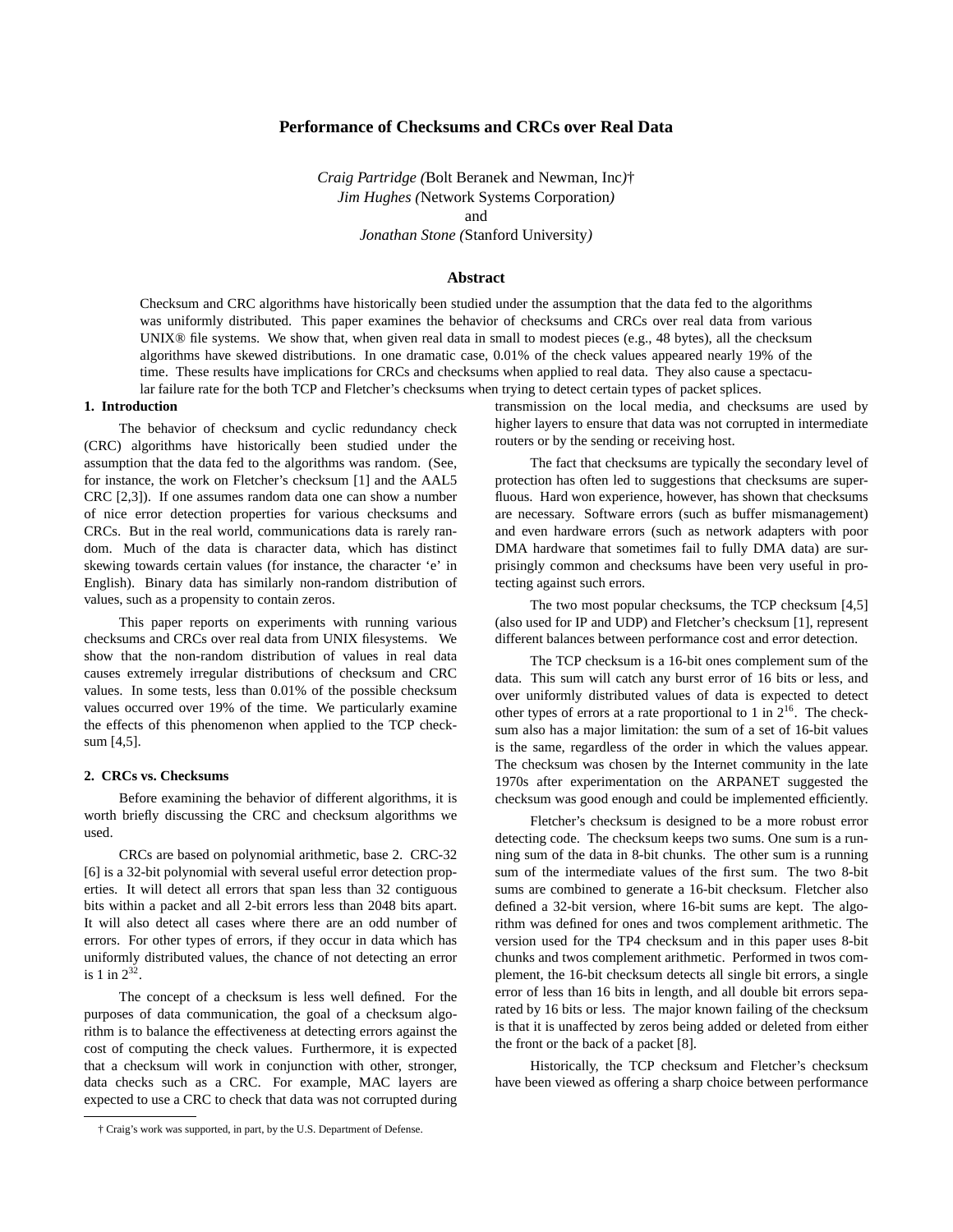and error detection capabilities. The TCP checksum requires one or two additions per machine word of data (assuming the machine word is a multiple of 16 bits long), while Fletcher's sum requires two additions per byte (even if the computation is done in wordsized chunks). As a result, measurements have typically shown the TCP checksum to be two to four times faster [9]. However, that difference may be declining on newer processors (where the memory access time dominates any computational cost).

### **3. Work with AAL5**

This study began as a study of the error scenarios for packet splices in Asynchronous Transfer Mode (ATM) Adaptation Layer 5 (AAL5). The AAL5 work has not been published and helps motivate the rest of the paper and so is explained briefly here.

# **3.1. What is a Packet Splice?**

AAL5 sends packets as a series of ATM cells, with the last cell specially marked using a bit in the ATM header. A *packet splice* occurs when the right number of cells are dropped such that pieces of two adjacent packets are combined so that they appear to represent one AAL5 packet. Figure 3.1 illustrates a splice. Two four-cell packets suffer a loss of four cells, such that the first and third cell of the first packet and the first and last cells of the second packet are spliced together to look like a single four-cell packet.



**Figure 3.1: Example AAL5 Splice**

Several conditions must be met for a splice to be valid. First, AAL5 stores the length of the packet in the last cell, so the size of the splice must be consistent with the AAL5 length in the last cell. Second, because AAL5 specially marks the last cell of every packet, the last cell of the first packet cannot be part of the splice. Third, the first 40 bytes of the first cell must be a valid TCP/IP header (i.e., have a length consistent with the packet length and certain bits must be set). Unless all three of these requirements are met, the splice will be easily detected without checking the CRC or checksum.

If the three requirements are met, then the splice has to be detected by either the AAL5 CRC (CRC-32) or the higher layer protocol's checksum (such as the TCP or Fletcher's checksum).

In 1993, an informal study by Bill Marshall and Chuck Kalmanek at AT&T Bell Labs simulated file transfers from a UNIX filesystem (using real data from the filesystem) and examined the performance of the AAL5 CRC. They found a surprising number of cases where the packet splice passed the AAL5 CRC, leading them to wonder if the AAL5 CRC was strong enough. With Marshall's and Kalmanek's assistance, the authors set out to do a more complete set of tests.

### **3.2. Testing Splices**

Our test program simulated a file transfer with the File Transfer Protocol (FTP) of all files on a file system (or selected directories of a file system) via TCP/IP using AAL5 over ATM. All TCP header fields were filled in as if the file transfer was being done over the loopback interface (127.0.0.1) and the TCP sequence number was incremented for each packet. All IP header fields included in the TCP checksum were also filled in. Other IP header fields were set to zero. The program then examined all possible splices of two adjacent TCP segments and checked to see if either the TCP checksum or AAL5 CRC failed to detect the splice. If either failed, the program then checked to see if the data in the splice matched the data in the first or second segment.

| Table 3.1: CRC and TCP Checksum Results |                                      |                |  |  |  |  |
|-----------------------------------------|--------------------------------------|----------------|--|--|--|--|
|                                         | (256 Byte packets on systems at NSC) |                |  |  |  |  |
| code                                    | splices                              | $\frac{0}{0}$  |  |  |  |  |
| X                                       | 37                                   | 0.00000001114  |  |  |  |  |
| <b>HX</b>                               | 37                                   | 0.00000001114  |  |  |  |  |
| C                                       | 3177810066                           | 0.95747494293  |  |  |  |  |
| HC                                      | 23000361                             | 0.00693001434  |  |  |  |  |
| XC                                      | 158753861649                         | 47.83257698434 |  |  |  |  |
| HXC.                                    | 165883503938                         | 49.98073993369 |  |  |  |  |
| FC.                                     | 4056678126                           | 1.22227810238  |  |  |  |  |
| total                                   | 331894854214                         | 99.99999999996 |  |  |  |  |

The test program was run over file systems at Network Systems Corporation (NSC), the Swedish Institute of Computer Science (SICS), and Stanford University, as well as over a modest quantity of random data (generated using the random routine in the UNIX library). The TCP segment sizes examined were 256 bytes long, except for runt packets at the end of files. The code column indicates the type of splice. A C indicates the splices were detected by the CRC, an X indicates the splices were detected by the checksum, an H indicates the splices were detected by the TCP header checks, and an F indicates that the splice had data identical to the first packet. A P indicates the splices passed both the CRC and the checksum, or in section 5, where the CRC was not computed, indicates splices that passed the checksum. The NSC data is consolidated. The SICS and Stanford data are by file system. The total number of splices is greater than  $2^{32}$ , and the percentage columns do not always add to 100%, due to floatingpoint error.

We would expect that the CRC of a splice would match the CRC of the original AAL5 packet at a rate of 1 in  $2^{32}$  (or 0.0000000232% of the time). Similarly, we would expect that the TCP checksum would fail to catch bad splices at a rate of 1 in  $2^{16}$ (or 0.001526% of the time). Observe that for the CRC, the CRC must match the CRC of the second AAL5 packet, while for TCP, the checksum over the data must equal zero.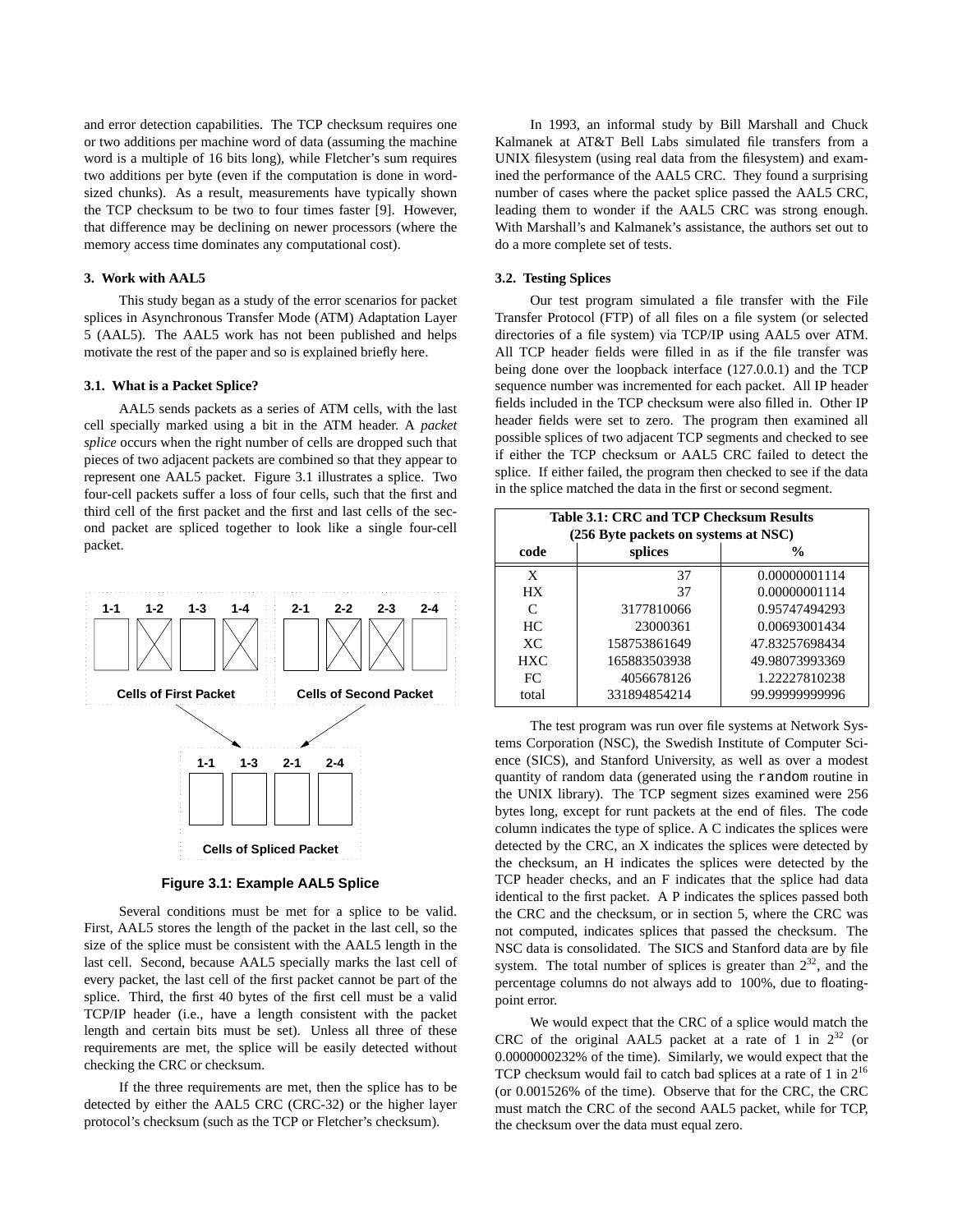| <b>Table 3.2: CRC and TCP Checksum Results</b> |                |                                       |                |  |  |  |  |
|------------------------------------------------|----------------|---------------------------------------|----------------|--|--|--|--|
|                                                |                | (256 Byte packets on systems at SICS) |                |  |  |  |  |
| system                                         | code           | splices                               | $\frac{0}{0}$  |  |  |  |  |
| anat.sics.se                                   | X              | 2                                     | 0.0000000425   |  |  |  |  |
| /home1                                         | HX             | $\mathfrak{D}$                        | 0.0000000425   |  |  |  |  |
| 54,381 files                                   | C              | 27215729                              | 0.5779950000   |  |  |  |  |
| 5,182,439 pkts                                 | HC             | 100667                                | 0.0021379200   |  |  |  |  |
| $(5-9-95)$                                     | XC             | 2292853743                            | 48.6946000000  |  |  |  |  |
| 2% executables                                 | <b>HXC</b>     | 2354575619                            | 50.0054000000  |  |  |  |  |
|                                                | FC             | 33896991                              | 0.7198890000   |  |  |  |  |
|                                                | total          | 4708642753                            | 100.0000220050 |  |  |  |  |
| anhur.sics.se                                  | C              | 3915848                               | 0.3075490000   |  |  |  |  |
| /gnu                                           | HC             | 20544                                 | 0.0016135200   |  |  |  |  |
| 14,210 files                                   | XC             | 627917291                             | 49.3164000000  |  |  |  |  |
| 1,400,553 pkts                                 | <b>HXC</b>     | 636661787                             | 50.0032000000  |  |  |  |  |
| $(5-9-95)$                                     | FC             | 4726863                               | 0.3712460000   |  |  |  |  |
|                                                | total          | 1273242333                            | 100.0000085200 |  |  |  |  |
| anhur.sics.se                                  | $\mathsf{C}$   | 17206539                              | 1.2252400000   |  |  |  |  |
| /home2                                         | HC             | 15190                                 | 0.0010816500   |  |  |  |  |
| 11,976 files                                   | XC             | 664676011                             | 47.3301000000  |  |  |  |  |
| 1,538,940 pkts                                 | <b>HXC</b>     | 702017150                             | 49.9890000000  |  |  |  |  |
| $(5-9-95)$                                     | FC             | 20427081                              | 1.4545700000   |  |  |  |  |
| 13% executables                                | total          | 1404341971                            | 99.9999916500  |  |  |  |  |
| aten.sics.se                                   | X              | 1                                     | 0.0000000239   |  |  |  |  |
| /home1                                         | $\overline{C}$ | 12638895                              | 0.3019130000   |  |  |  |  |
| 51,745 files                                   | HC             | 101221                                | 0.0024179300   |  |  |  |  |
| 4,603,993 pkts                                 | XC             | 2065716781                            | 49.3450000000  |  |  |  |  |
| $(5-10-95)$                                    | <b>HXC</b>     | 2092873982                            | 49.9937000000  |  |  |  |  |
|                                                | FC             | 14942433                              | 0.3569390000   |  |  |  |  |
|                                                | total          | 4186273313                            | 99.9999699539  |  |  |  |  |
| aten.sics.se                                   | X              | 1                                     | 0.0000000223   |  |  |  |  |
| /src3                                          | $\mathcal{C}$  | 20643760                              | 0.4600540000   |  |  |  |  |
| 43,966 files                                   | HC             | 441607                                | 0.0098413800   |  |  |  |  |
| 4,926,979 pkts                                 | XС             | 2199597472                            | 49.0189000000  |  |  |  |  |
| $(5-9-95)$                                     | <b>HXC</b>     | 2243111896                            | 49.9886000000  |  |  |  |  |
|                                                | FC             | 23451293                              | 0.5226210000   |  |  |  |  |
|                                                | total          | 4487246029                            | 100.0000164023 |  |  |  |  |
| fafner.sics.se                                 | X              | 1                                     | 0.0000000226   |  |  |  |  |
| /opt                                           | HX             | 3                                     | 0.0000000679   |  |  |  |  |
| 116,493 files                                  | C              | 127091923                             | 2.8771900000   |  |  |  |  |
| 4,952,333 pkts                                 | HC             | 64427                                 | 0.0014585400   |  |  |  |  |
| $(5-9-85)$                                     | XC             | 1927868532                            | 43.6444000000  |  |  |  |  |
| 0.2% executables                               | <b>HXC</b>     | 2211698912                            | 50.0699000000  |  |  |  |  |
|                                                | <b>FC</b>      | 150496407                             | 3.4070400000   |  |  |  |  |
|                                                | total          | 4417220205                            | 99.9999886305  |  |  |  |  |

The tables show that for real data, the CRC failure rate is almost perfectly consistent with the expected failure rate for random data. (The difference between our results and those of Marshall and Kalmanek is the FC entries. Our tests incremented the TCP sequence number for each segment while their's did not. The difference means that splices that match the first packet will fail the CRC in our tests, but would have passed the CRC in their tests). For TCP, however, the story is different. Between 0.2% and 3% of the splices (those coded C and HC) passed the checksum.

| Table 3.2: CRC and TCP Checksum Results (cont.) |               |                             |                |  |  |  |  |  |
|-------------------------------------------------|---------------|-----------------------------|----------------|--|--|--|--|--|
| (256 Byte packets on systems at SICS)           |               |                             |                |  |  |  |  |  |
| system                                          | code          | splices                     | $\frac{0}{0}$  |  |  |  |  |  |
| goodyear.sics.se                                | X             | 1                           | 0.0000000274   |  |  |  |  |  |
| /home1                                          | <b>HX</b>     | 1                           | 0.0000000274   |  |  |  |  |  |
| 38,918 files                                    | $\mathcal{C}$ | 6354096                     | 0.1738850000   |  |  |  |  |  |
| 4,016,824 pkts                                  | HC            | 44398                       | 0.0012149900   |  |  |  |  |  |
| $(5-11-95)$                                     | XC            | 1813450458                  | 49.6265000000  |  |  |  |  |  |
|                                                 | HXC           | 1827095605                  | 49.9999000000  |  |  |  |  |  |
|                                                 | FC            | 7251253                     | 0.1984360000   |  |  |  |  |  |
|                                                 | total         | 3654195812                  | 99.9999360448  |  |  |  |  |  |
| max.sics.se                                     | $\mathsf{C}$  | 8308523                     | 1.9317600000   |  |  |  |  |  |
| /usr                                            | HC            | 25604                       | 0.0059530200   |  |  |  |  |  |
| 10,874 files                                    | <b>XC</b>     | 196565048                   | 45.7021000000  |  |  |  |  |  |
| 480505 pkts                                     | <b>HXC</b>    | 215269141                   | 50.0508000000  |  |  |  |  |  |
| $(5-9-95)$                                      | FC.           | 9932712                     | 2.3093900000   |  |  |  |  |  |
| <b>SPARC</b> executables                        | total         | 430101028                   | 100.0000030200 |  |  |  |  |  |
| soma.sics.se                                    | <b>HX</b>     | $\mathcal{D}_{\mathcal{A}}$ | 0.0000001111   |  |  |  |  |  |
| /home1                                          | C             | 6440806                     | 0.3578350000   |  |  |  |  |  |
| 16,744 files                                    | HС            | 78526                       | 0.0043627000   |  |  |  |  |  |
| 1,974,681 pkts                                  | <b>XC</b>     | 888128423                   | 49.3422000000  |  |  |  |  |  |
| $(5-10-95)$                                     | HXC.          | 899738559                   | 49.9872000000  |  |  |  |  |  |
|                                                 | FC            | 5552201                     | 0.3084660000   |  |  |  |  |  |
|                                                 | total         | 1799938517                  | 100.0000638111 |  |  |  |  |  |

**Table 3.3: CRC and TCP Checksum Results (256 Byte packets on systems at Stanford) system** code splices  $\%$ *pescadero.stanford.edu* C 24293449 1.4294800000  $\sqrt{u^2}$  HC  $\sqrt{H}$  16170 0.0009514810 36,215 files | XC | 793495112 | 46.6911000000 1,896,212 pkts | HXC | 850863326 | 50.0668000000 (5-11-95) FC 30788067 1.8116400000 total | 1699456124 | 99.9999714810 *bump.stanford.edu* | HX | 1 0.0000000332  $\vert$  C  $\vert$  8652367 0.2873880000 24,262 files | HC | 95320 | 0.0031660500 3,298,360 pkts XC 1486821267 49.3847000000  $(HXC | 1504581412 | 49.9747000000$ RS6000 executables FC 10538800 0.3500460000 total 3010689167 100.0000000832

# **4. Explaining The TCP Checksum Failures**

Why does the TCP checksum fail to detect so many splices? The reasons have to do with the distribution of data values (especially zeros) and how data from one packet can be mixed with data from another packet.

### **4.1. Failure Scenarios**

The TCP checksum has two interesting properties. First, it is not dependent on the order of its data. The same data (considered as a series of 16-bit integers) can be permuted in any order and still have the same sum. Second, we can compute the TCP checksum in pieces and then add the pieces to get the complete packet sum. So, we can think of the TCP checksum of a packet broken into ATM cells as being the sum of the individual checksums of each 48-byte cell.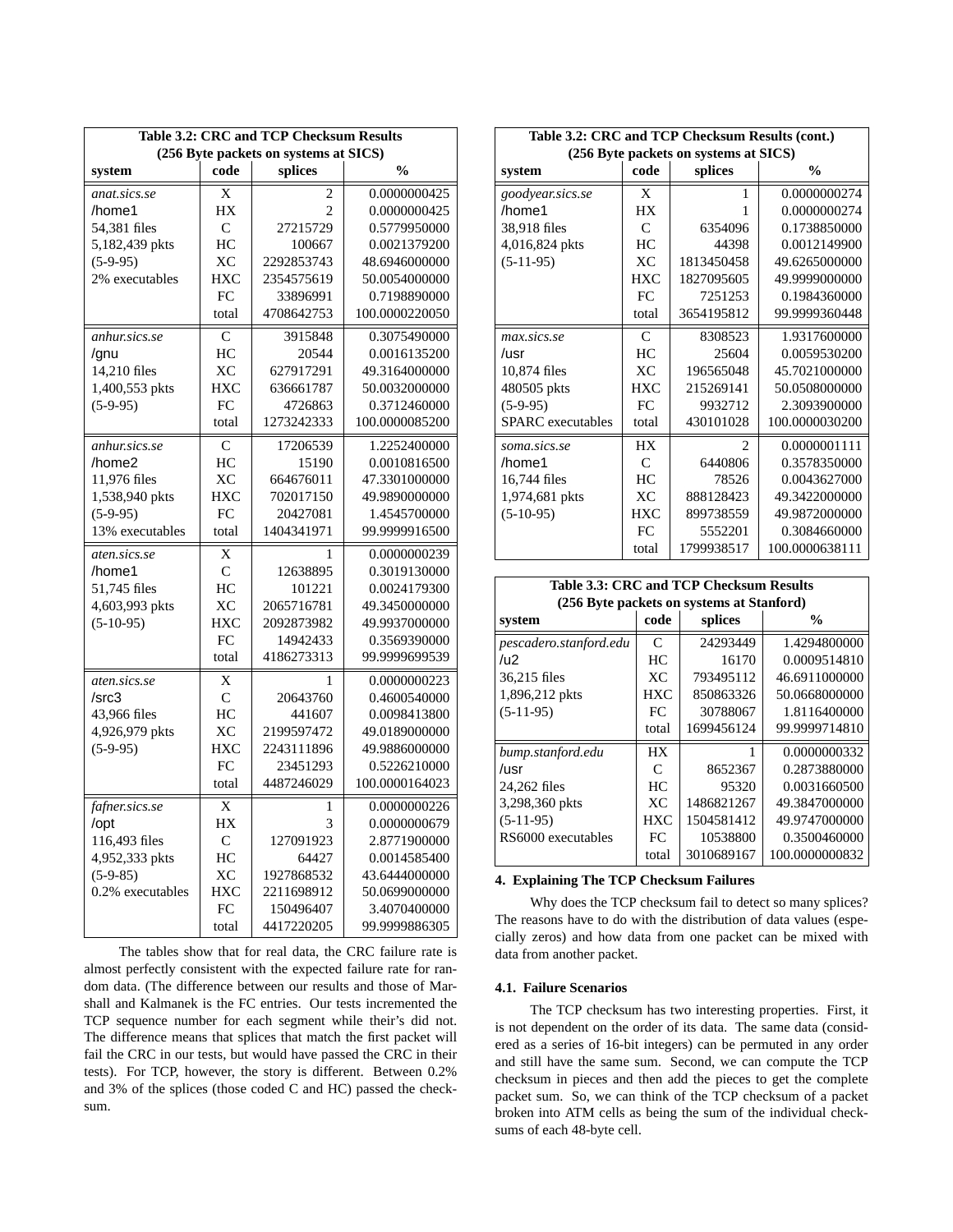The usual requirement for a splice to pass the TCP checksum is that the checksum of the splice add up to the checksum of the entire first packet contributing to the splice. Because the splice contains cells of the first and second packets, this requirement can also be expressed as a requirement that the checksum of the cells from the first packet not included in the splice must equal the checksum from the cells of the second packet that are included in the splice. If just one cell from the second packet is included in the splice, this requirement reduces to the requirement that the checksum of the cell from the second packet have the same sum as the cell it replaces. In multicell replacements, the sum of the mixes of cells must be equal.

# **4.2. Distributions of the TCP Checksum**

A key issue as we consider different error scenarios is whether the TCP checksum algorithm gives an even distribution of checksum values over random data. Given random pieces of data, a good checksum or CRC should uniformly scatter the checksums over the entire checksum space. Obviously a checksum algorithm that does not uniformly distribute checksum values (i.e., has hotspots) will be more likely to have multiple cells with the same checksum. So, before considering more complex error scenarios, the first challenge is to determine whether the TCP checksum inherently has hotspots.

The simplest way to test whether a checksum has hot spots is to apply the checksum algorithm to a large number of random pieces of data, compute how many times each checksum occurred, and then plot, for a given frequency, *x*, how many checksums *y* occurred that many times. If the checksums are uniformly distributed, the graph should be a normal distribution.

# number of sums at given frequency **number of sums at given frequency y 3000 2000 1000 x 25 50 75 100 frequency at which xsum occurs Figure 4.1: TCP Checksum Frequencies Random Data (48-byte)**

Tests with random data (generated using the UNIX random function) strongly suggest the TCP checksum uniformly distributes its checksums when given random data. The plot for 1 million checksums of 48-byte chunks of random data is shown in Figure 4.1. Given that the TCP checksum uniformly distributes values when given random data, we must look for more complex relations between the TCP checksum and its data to explain the high rate of failures on splices.

**[Run of 5/8/95: 4 mil. sums]**

### **4.3. The Distribution of Checksum Values**

If the distribution of cell checksum values is completely uniform, we can roughly approximate the chance of a cell in the first packet having the same checksum as a cell in the second packet by using the binomial distribution. Given a packet, length *n*, the chance that a given checksum value occurs at least once in the packet is:

$$
\sum_{i=1}^{n} {n \choose i} p^i (1-p)^{n-i} \qquad p = .000015259
$$

Except for the case where  $i = 1$  the terms in this equation rapidly go to zero, so one can approximate the chance of two cells in the respective packets having the same sum multiplying 0. 000015259 by *n*. A more accurate set of values for  $n = 5$  is shown in Table  $4.1<sup>1</sup>$ . The table shows the chance that a particular sum appeared a certain number of times in the second packet, given that the sum appeared one or more times in the first packet.

If two cells have the same checksum, how many valid splices can they create? TCP would give the same checksum for all *n*! permutations of the *n* − 1 cells of the first packet and the one cell of the second packet. So one might think there would be *n*! valid splices. However, ATM requires that cells be transmitted in order, so only one permutation exists: the cells from the first packet followed by the cells from the second packet. Putting these results together, the chance of a valid splice occurring a random world is the chance of two cells having the same checksum multiplied by the fraction of splices in which the cell from the second packet can replace its twin in the first packet. For even small *n*, this value is extremely small. For  $n = 5$  it is about 0. 000003.

<sup>1</sup> Readers should note that for 256 byte packets, there are 7 cells per packet, not 5. The value  $n = 5$  here was chosen simply because it is the largest number we could legibly fit on the page. The probabilities for  $n = 5$  and  $n = 7$  are very similar.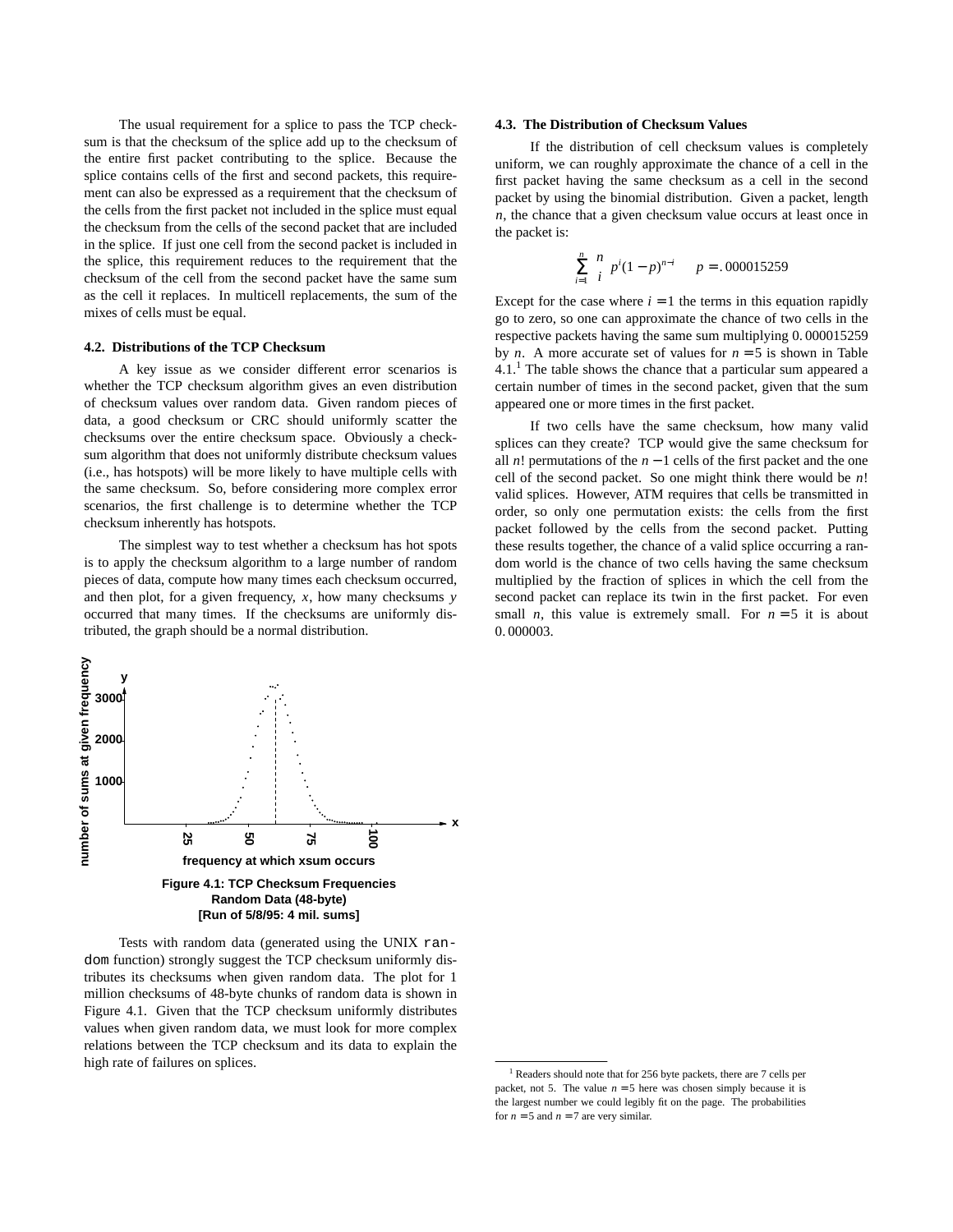|              | Table 4.1: Conditional Checksum Probabilities on Random Data |                                                                                                                           |                |                |                |                |  |  |
|--------------|--------------------------------------------------------------|---------------------------------------------------------------------------------------------------------------------------|----------------|----------------|----------------|----------------|--|--|
|              |                                                              | Given that a checksum value occurs x times in one set of 5 cells, how many times, y, does the checksum value occur in the |                |                |                |                |  |  |
|              | next $5$ cells?                                              |                                                                                                                           |                |                |                |                |  |  |
| X            | $v=0$                                                        | $v=1$                                                                                                                     | $v=2$          | $v=3$          | $v=4$          | $y=5$          |  |  |
|              | 0.999862677382                                               | 0.000076285687                                                                                                            | 0.000000002328 | 0.000000000000 | 0.000000000000 | 0.000000000000 |  |  |
| $\mathbf{2}$ | 0.000061028550                                               | 0.000000004656                                                                                                            | 0.000000000000 | 0.000000000000 | 0.000000000000 | 0.000000000000 |  |  |
| 3            | 0.000000001397                                               | 0.000000000000                                                                                                            | 0.000000000000 | 0.000000000000 | 0.000000000000 | 0.000000000000 |  |  |
| 4            | 0.000000000000                                               | 0.000000000000                                                                                                            | 0.000000000000 | 0.000000000000 | 0.000000000000 | 0.000000000000 |  |  |
| 5            | 0.000000000000                                               | 0.000000000000                                                                                                            | 0.000000000000 | 0.000000000000 | 0.000000000000 | 0.000000000000 |  |  |

|                                  | Table 4.2: Conditional Checksum Probabilities on Real Data (fafner sics se:/opt) |              |              |              |              |              |  |  |  |
|----------------------------------|----------------------------------------------------------------------------------|--------------|--------------|--------------|--------------|--------------|--|--|--|
| $v=0$<br>$v=2$<br>$v=3$<br>$v=1$ |                                                                                  |              |              |              | $v=4$        | $v=5$        |  |  |  |
|                                  | 0.8188250717                                                                     | 0.0126745169 | 0.0032303349 | 0.0011729930 | 0.0008442541 | 0.0005629384 |  |  |  |
|                                  | 0.0088466738                                                                     | 0.0065433916 | 0.0033164332 | 0.0011795923 | 0.0012690670 | 0.0001506336 |  |  |  |
|                                  | 0.0033005104                                                                     | 0.0023542735 | 0.0023399238 | 0.0015566367 | 0.0009947726 | 0.0002762128 |  |  |  |
|                                  | 0.0024117107                                                                     | 0.0033737553 | 0.0027796619 | 0.0023851215 | 0.0015081009 | 0.0400142085 |  |  |  |
|                                  | 0.0018292045                                                                     | 0.0027993831 | 0.0017058891 | 0.0015135492 | 0.0501021707 | 0.0201390142 |  |  |  |

| Table 4.3: Conditional Checksum Probabilities on Real Data (anhur.sics.se:/home2) |              |              |              |              |              |              |  |  |
|-----------------------------------------------------------------------------------|--------------|--------------|--------------|--------------|--------------|--------------|--|--|
| $v=3$<br>$v=0$<br>$v=2$<br>$v=1$<br>$v=4$                                         |              |              |              |              |              | $v=5$        |  |  |
|                                                                                   | 0.9953196864 | 0.0015850563 | 0.0002118544 | 0.0000337683 | 0.0000048791 | 0.0000019259 |  |  |
|                                                                                   | 0.0014137752 | 0.0004401436 | 0.0001526636 | 0.0000396746 | 0.0000091162 | 0.0000023111 |  |  |
|                                                                                   | 0.0001951629 | 0.0001155570 | 0.0000597044 | 0.0000359511 | 0.0000154076 | 0.0000003852 |  |  |
|                                                                                   | 0.0000530278 | 0.0000216990 | 0.0000195163 | 0.0000222126 | 0.0000109137 | 0.0000493043 |  |  |
|                                                                                   | 0.0000247805 | 0.0000206719 | 0.0000174619 | 0.0000133532 | 0.0000719021 | 0.0000381338 |  |  |

| Table 4.4: Conditional Checksum Probabilities on Real Data (bump.stanford.edu:/usr) |              |              |              |              |              |              |  |  |
|-------------------------------------------------------------------------------------|--------------|--------------|--------------|--------------|--------------|--------------|--|--|
|                                                                                     | $v=0$        | $v=1$        | $v=2$        | $v=3$        | $v=4$        | $v=5$        |  |  |
|                                                                                     | 0.9709298340 | 0.0020089962 | 0.0002286810 | 0.0000954607 | 0.0001466410 | 0.0000577010 |  |  |
|                                                                                     | 0.0023987245 | 0.0011726727 | 0.0006384265 | 0.0004155080 | 0.0004798814 | 0.0001462618 |  |  |
|                                                                                     | 0.0009802349 | 0.0004860988 | 0.0006397913 | 0.0004921646 | 0.0003992061 | 0.0001901631 |  |  |
|                                                                                     | 0.0006842992 | 0.0004100487 | 0.0008237370 | 0.0006968099 | 0.0007820345 | 0.0045046220 |  |  |
|                                                                                     | 0.0004462920 | 0.0004760902 | 0.0005193091 | 0.0005259057 | 0.0058064964 | 0.0024179076 |  |  |

| Table 4.5: Conditional Checksum Probabilities on Real Data (pescadero.stanford.edu:/u1) |              |              |              |              |              |  |  |  |
|-----------------------------------------------------------------------------------------|--------------|--------------|--------------|--------------|--------------|--|--|--|
| $v=0$                                                                                   | $v=1$        | $v=2$        | $v=3$        | $v=4$        | $v=5$        |  |  |  |
| 0.9458134207                                                                            | 0.0030865192 | 0.0003125627 | 0.0000583623 | 0.0000535736 | 0.0000580630 |  |  |  |
| 0.0028412977                                                                            | 0.0005326435 | 0.0002656733 | 0.0000901873 | 0.0001006625 | 0.0000681393 |  |  |  |
| 0.0008459046                                                                            | 0.0001763839 | 0.0001374757 | 0.0000848997 | 0.0000633506 | 0.0000468894 |  |  |  |
| 0.0005934002                                                                            | 0.0001540366 | 0.0001508442 | 0.0000791134 | 0.0001131331 | 0.0152492286 |  |  |  |
| 0.0004217052                                                                            | 0.0004531311 | 0.0004376676 | 0.0003826973 | 0.0192650557 | 0.0080639779 |  |  |  |

When we look at real data, however, the results are very different. Tables 4.2 through 4.5 show the same information as Table 4.1 but for real packets of length 5 from file systems at SICS. The probabilities are wildly different from those found for random data. On the opt file system, 18% percent of packet pairs have at least one sum in both packets. On the other file system (home2), only 0.5% of the packet pairs share at least one sum, but the distribution is tail-heavy  $-$  a lot of packet pairs share multiple sums in common. However, all the real filesystem distributions are in sharp contrast to the expected values for random data, where only 0.00138% of packet pairs share sums, and all but the very upper-left corner of table 4.1 contains zeroes.

This data shows that the TCP checksum on real data has hotspots. Particular sums appear far more frequently than random chance would suggest. One can also see this behavior in Figures 4.2 and 4.3. The figures are a plot of the frequency with which checksums occurred (using the same approach as in Figure 4.1). The checksums came from computing the checksum on successive 48-byte chunks of two file systems from SICS. This plot should be a normal curve centered around the vertical dashed line. Instead the curve is extremely tail heavy for one system and somewhat tail heavy for the other. If one examines the data closely, one discovers two things. First, that the checksum value of zero occurs between 7% and 15% of the time. Second, that 65 most frequently occuring checksum values other than zero (0.1% of the checksum space) account for between 1% and 4.5% of the checksum values seen.

It is important to note that the hotspots are caused by the data, not by some inherent characteristic of the TCP checksum. For instance, while the TCP checksum for a cell is zero much of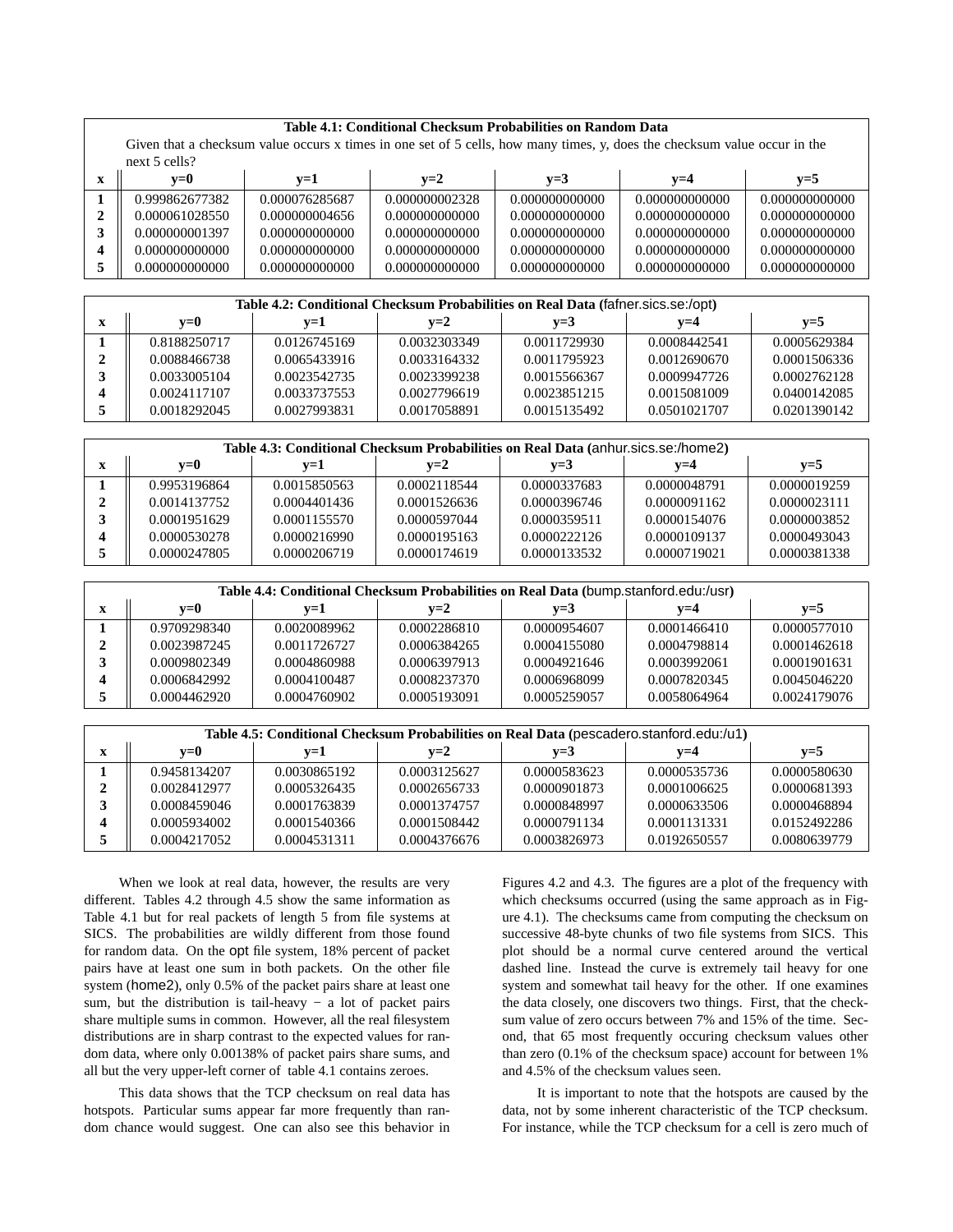



the time, in almost all of those situations, the data in the cell is all zeros.

# **4.4. The Role of Zeros**

The frequency of the zero checksum led us to study the effects of zeroed data on the checksum. It is no surprise that there are a lot of zeros in filesystem data (the UNIX filesystem has long been optimized such that completely zero blocks did not need to be saved on disk). But we were interested to find some unanticipated effects of zeroed data.

Consider the situation in which the two adjacent packets both have data which is entirely zero (between 2% and 11% of adjacent packets were all zeros on filesystems at SICS). Most of the possible splices will involve replacing one zeroed cell with another, which will result in packets which pass the checksum because they equal the first packet, but fail the CRC (because the CRC is in the trailing packet, and thus includes a different TCP sequence number). Almost all of the splices labelled FC above in the tables in section 3 are the result of mixing zero cells.

However, another form of splice can also occur. When the TCP checksum is computed, it will sum the TCP pseudo header and then a series of zeros. The resulting checksum will just be the checksum of the TCP pseudo header. Then under TCP rules, the inverse of the checksum value is placed in the TCP checksum field, so that a checksum of a valid segment will sum to zero.

Since the TCP/IP header fits in the first cell (unless there are IP options), the result is that all cells except the first cells of each packet have a checksum of zero, and the TCP portion of the first cells has a checksum of 0xFFFF (the other zero in ones complement). In our tests, the portion of the IP header not included in the TCP pseudo header was set to zero, with the result that the checksum of the first cells stayed 0xFFFF. Since 0xFFFF and 0 are equal in ones complement, this meant that the header cell of the second packet had the same checksum as a cell of zeros and could replace a cell of zeros in a splice and pass the TCP checksum. Many of the splices labelled C come from replacing a zeroed cell in the first packet with the header cell from the second packet. Observe that both header cell replacement and mixing of zero cells can also occur even if only parts of both cells are zeros.

What if the IP header had been filled in? The IP header also contains a checksum, which makes the IP header sum to zero. So the first cell would have two overlapping headers, each of which, when their checksum is included, would sum to zero. The net result is that the checksum of the first cell, with the IP header filled in, would be the inverse checksum of TCP pseudo header, namely the IP source and destination addresses plus the TCP length and the TCP protocol id.<sup>2</sup> While we have not analyzed the typical combinations of the IP address space and TCP length as a checksum value, we suspect they are not a very good error check. For one thing, with the exception of the length, these fields do not typically change during the lifetime of a TCP connection, and the length is usually constant for file transfers.

#### **4.5. Zeros Are Not the Whole Story**

While the presence of groups of zeros in the data explain a large number of the splices that pass the TCP checksum, they do not come close to explaining all of them. There are several ways to illustrate this point. One way is to observe that the number of zero checksums is simply the highest value (on the *x* axis) in Figures 4.2 and 4.3. If that point is removed, the distributions are still tail heavy. Another is to look at Tables 4.6 and 4.7, which show the conditional probabilities that the same checksum appears in two adjacent packets, but does not include zero

 $2$  Imagine checksumming the 40-byte combined TCP/IP header. After summing the IP header, the sum will be zero. So the checksum will simply be the sum of the TCP header and we know the sum of the TCP header plus the pseudo header would have been zero.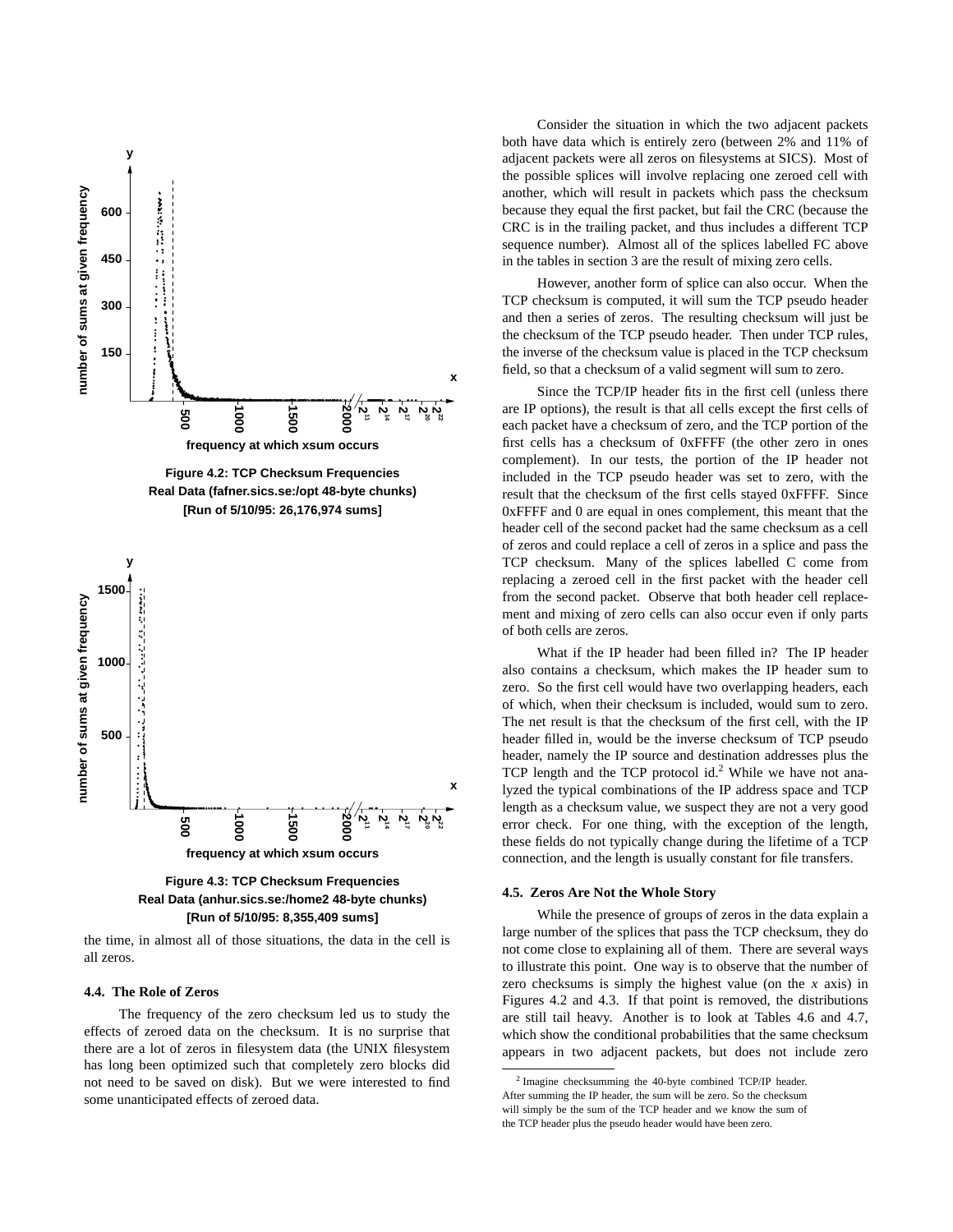checksums. The tables are derived from the same file systems as Tables 4.2 and 4.3, and while the probabilities are better, they are still not close to the expected values in Table 4.1. It is still very common for two adjacent packets to have cells with the same checksum. And even if one eliminates all packets with zeroed cells from consideration, the number of splices that pass the checksum is between 0.0058% and 0.1%, which is 4 to 75 times larger than random chance would suggest. So we still need to explore other error scenarios that exploit the skewed checksums.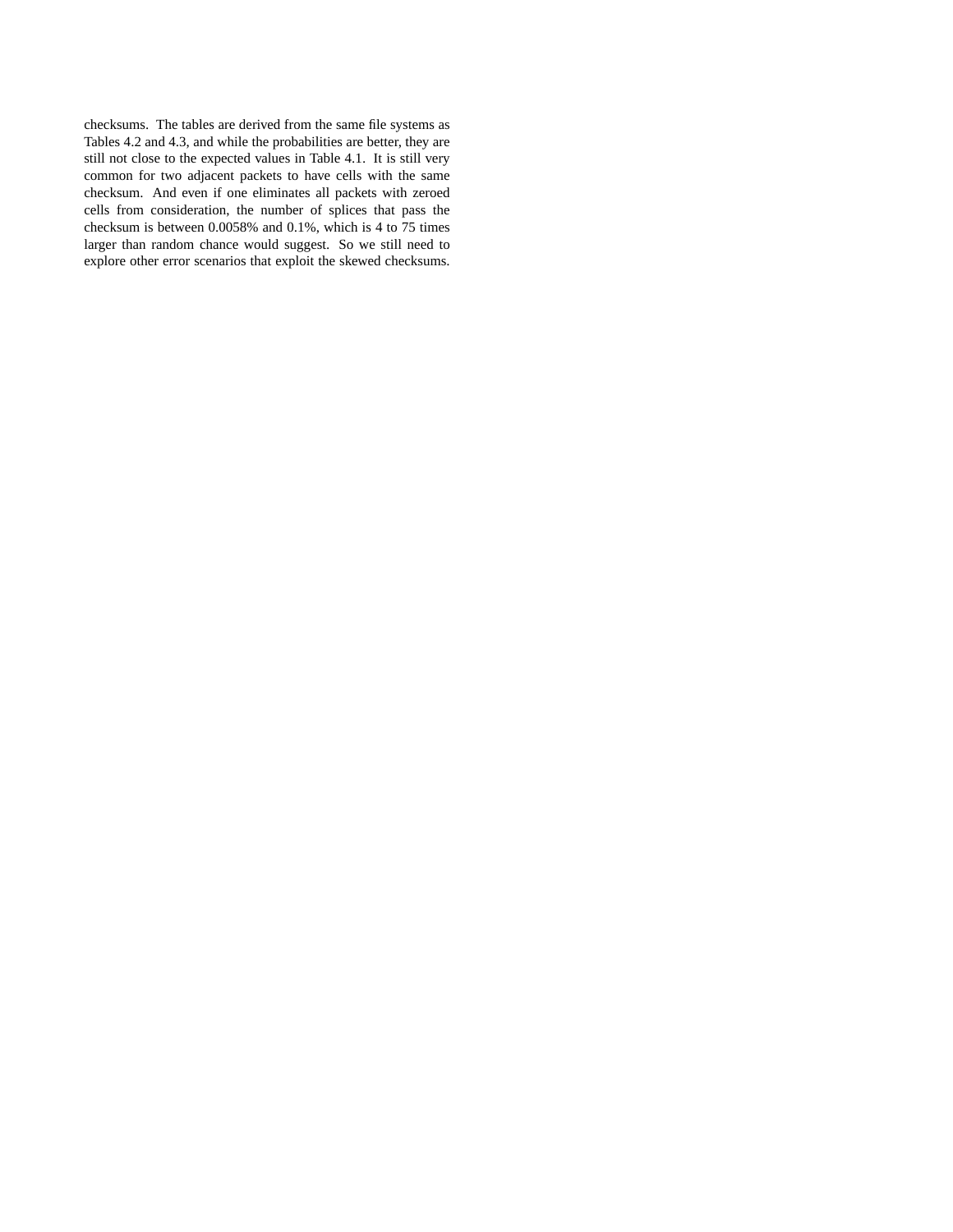| Table 4.6: Conditional Checksum Probabilities on Real Data (fafner.sics.se:/opt)<br>Zero checksums (0x0 and 0xFFFF) not included. |              |              |              |              |              |              |  |  |
|-----------------------------------------------------------------------------------------------------------------------------------|--------------|--------------|--------------|--------------|--------------|--------------|--|--|
| X                                                                                                                                 | $v=0$        | $v=1$        | $v=2$        | $v=3$        | $v=4$        | $v=5$        |  |  |
|                                                                                                                                   | 0.9488523081 | 0.0140521197 | 0.0025279461 | 0.0003277124 | 0.0001275698 | 0.0000266086 |  |  |
|                                                                                                                                   | 0.0096444439 | 0.0062813985 | 0.0024742840 | 0.0009447371 | 0.0003739881 | 0.0000501469 |  |  |
|                                                                                                                                   | 0.0023721214 | 0.0012702247 | 0.0016497748 | 0.0012360519 | 0.0004553711 | 0.0001027856 |  |  |
|                                                                                                                                   | 0.0009740155 | 0.0006359355 | 0.0010509489 | 0.0008959251 | 0.0004334347 | 0.0006680616 |  |  |
|                                                                                                                                   | 0.0003891167 | 0.0002626149 | 0.0002574533 | 0.0002934505 | 0.0009277397 | 0.0004417109 |  |  |

| Table 4.7: Conditional Checksum Probabilities on Real Data (anhur.sics.se:/home2)<br>Zero checksums (0x0 and 0xFFFF) not included. |              |              |              |              |              |              |  |
|------------------------------------------------------------------------------------------------------------------------------------|--------------|--------------|--------------|--------------|--------------|--------------|--|
| $\mathbf x$                                                                                                                        | $v=0$        | $v=1$        | $v=2$        | $v=3$        | $v=4$        | $v=5$        |  |
|                                                                                                                                    | 0.9953212093 | 0.0015858241 | 0.0002117855 | 0.0000337573 | 0.0000048775 | 0.0000019253 |  |
| າ                                                                                                                                  | 0.0014120316 | 0.0004400004 | 0.0001526139 | 0.0000396616 | 0.0000091132 | 0.0000023104 |  |
|                                                                                                                                    | 0.0001950994 | 0.0001155194 | 0.0000596850 | 0.0000359394 | 0.0000154026 | 0.0000003851 |  |
|                                                                                                                                    | 0.0000530105 | 0.0000216920 | 0.0000195099 | 0.0000222054 | 0.0000109102 | 0.0000492883 |  |
|                                                                                                                                    | 0.0000247725 | 0.0000206651 | 0.0000174563 | 0.0000133489 | 0.0000718787 | 0.0000381214 |  |

# **4.6. Cell for Cell Replacement**

The easiest error scenario is that a cell in the second packet has the same checksum as a cell in the first packet and replaces that cell in the splice. The resulting splice will pass the TCP checksum.

The checksum hotspots mean that there is a higher chance of a cell in the second packet successfully replacing the cell in the first packet. However, because ATM requires that cells be delivered in order, if two cells can replace each other, there is only one possible bad splice out of the hundreds or thousands of possible splices for a pair of packets. When one weights the chance of matching cells by the fraction of valid splices those cells can produce, one finds that cell for cell replacement can explain some (perhaps as much as half) of the checksum failures.

# **4.7. MultiCell Replacement**

Multicell replacement is when two or more cells in the first packet are replaced by two or more cells in the second packet, and the replacement cells have the same aggregate checksum as the cells they replace. Our test data indicates that multicell replacement is the reason for the high number of splices that pass the checksum, when zeroed cells are included. When zeroed cells are excluded, multicell replacement appears to account for the remaining splices that pass the TCP checksum.

The importance of multicell replacement comes from two factors. First the skewed distribution of checksum for individual cells persists when one computes the sum of two or three cells' checksums. Figure 4.5 illustrates the point by showing the distribution for sums of two cell checksums on the same file system used for the earlier figures. The distribution of three cell sums is very similar.

Second, there are far more opportunities for multicell checksums to match than for one cell checksums to match. For a packet of length *n* cells, there are *n* one cell checksums in the first packet that might have a match among the *n* cell checksums of the second packet. But there are  $\sum_{i=1}^{n-1} i$  sums of two checksums in the first packet that might have a match in the second packet.





The results can be striking. For instance, in one test there were 15,380,108 cases where a single checksum in one five-cell packet matched a checksum in the following packet. However, there were 85,3505,65 cases where a two-cell sum in the first packet matched a two-cell sum in the second packet.

#### **4.8. Location of Checksum Field in Packet**

Even multi-cell replacement is not the whole story. At least for TCP, checksums located in a trailer will perform better at detecting splices than checksums located in a packet header. Consider the scenario where a burst of cell loss splices the front of one packet into the tail of the following packet. The resulting splice will have the first packet's TCP header, including TCP sequence number, ACK field, and checksum. As long as the replacement cells in the splice have the same overall checksum as the original packets, the TCP checksum will not detect the splice. Figure 4.1. shows this diagrammatically. In contrast, the CRC in such a splice will be the CRC value from the second packet. This CRC was computed over the entire second packet, including the second packet's TCP header fields. Since our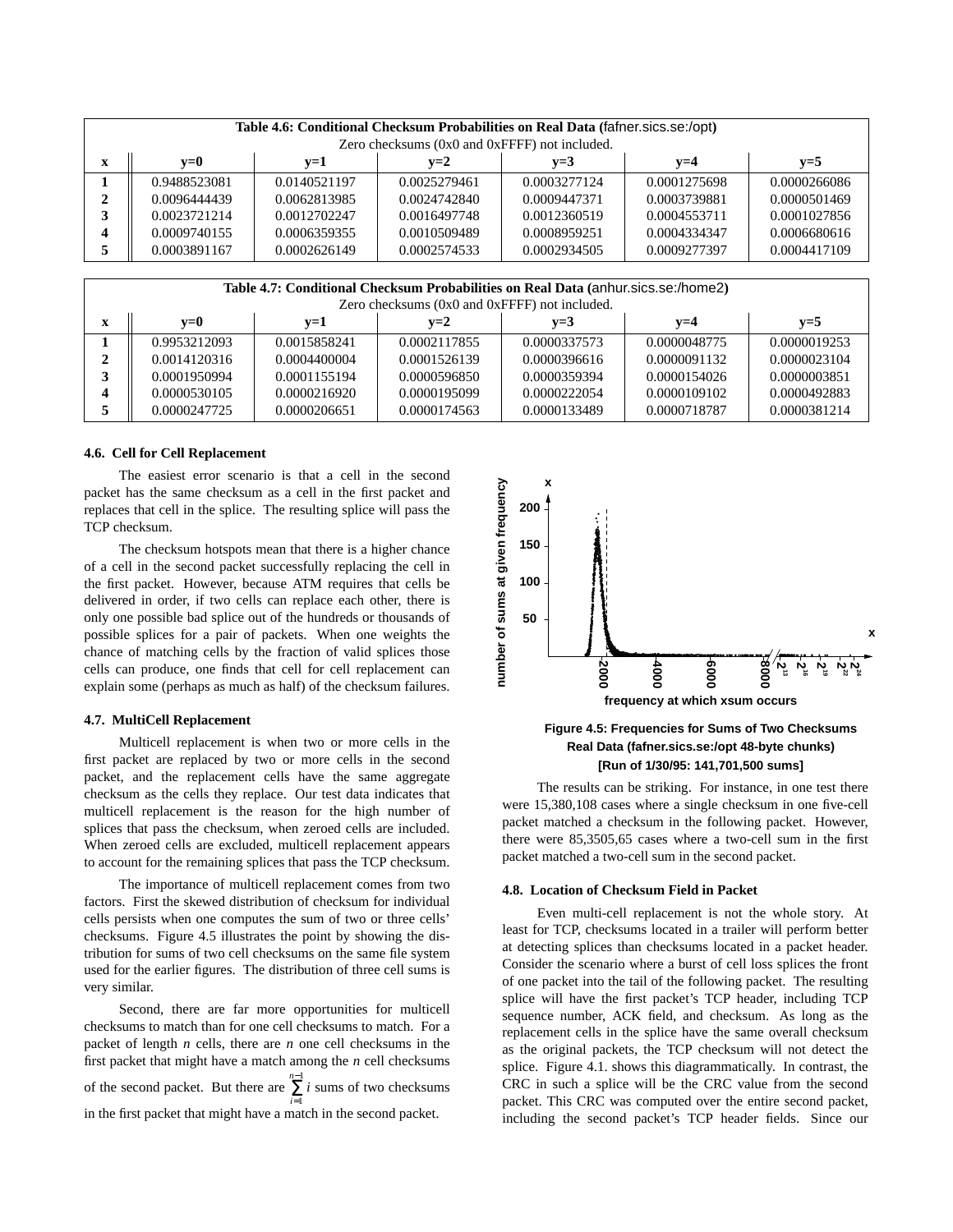

Figure 4.6: Fate-sharing with checksums in headers

simulator never retransmits TCP segments, the sequence number fields of two adjacent TCP packets are guaranteed to be different. The AAL5 CRC is therefore has an excellent chance of detecting such splices, even when the TCP payload in the splice is identical to the first packet. The two key factors here are that cells are not reordered, and that the AAL-5 CRC is located at the end of the last cell of a packet. Those two facts guarantee that the AAL5 checksum and the TCP header can never share fate in a splice. If the TCP checksum was at the end of the TCP packet, instead of in the header, the TCP checksum would not fate-share either. Figure 4.7 shows the same splice as Fig. 4.6, but with the TCP checksum located in a packet trailer instead of the packet header. Here, the fate-sharing is avoided, the resulting splice has the TCP header from the first packet and the checksum from the second packet. Even if the new cells in the splice have the same checksum as the cells they replaced, the TCP checksum still has a good chance of detecting the splice.

We conducted an experiment to see if checksum fate-sharing was a real effect. We changed the simulator to model a protocol identical identical to TCP, except that the TCP header checksum is left zero, and the checksum value is appended to the end of the TCP data. In one experimental run over a single filesystem of real data, the undetected splice rate dropped to 1 in 2ˆ16. We conclude that protocol designers should consider placing checksums in pacekt trailers rather than headers, as has been standard practice in Internet protocols to date.

### **5. Alternatives: Compression and Fletcher's Checksum**

So far, we have focussed on explaining the failure of the TCP checksum to catch a large number of splices. This section briefly considers some related topics, in particular, whether compressing the data improves checksum performance and whether other checksums, in particular, Fletcher's checksum performs better.

The TCP checksum's failure to detect many splices is apparently due to regular patterns (most notably zeros) in the data being summed. One obvious way to deal with repeated data patterns is to compress the data. As an experiment to verify that



Figure 4.7: Fate splitting with checksums in trailers

the problem was in repeated data patterns, we compressed all the files in the file system at SICS that gave the TCP checksum the most trouble (/opt on *fafner.sics.se*) and ran our tests on the compressed files. The results are shown in Table 5.1. The interesting result is that the number of splices that passed the checksum is approximately 0.0018%, which is very close to the expected rate, on random data, of 0.0015%. So compression clearly helps.

| Table 5.1: CRC and TCP Checksum Results |            |                                       |                |  |  |  |
|-----------------------------------------|------------|---------------------------------------|----------------|--|--|--|
|                                         |            | (256 Byte packets on systems at SICS) |                |  |  |  |
| system                                  | code       | splices                               | $\frac{0}{0}$  |  |  |  |
| fafner.sics.se                          | C          | 16295                                 | 0.0010513786   |  |  |  |
| /opt compressed                         | HC.        | 11763                                 | 0.0007589670   |  |  |  |
| 1,679,166 pkts                          | XC         | 775856442                             | 50.0595000000  |  |  |  |
|                                         | <b>HXC</b> | 773933354                             | 49.9354000000  |  |  |  |
| $(5-9-85)$                              | FC         | 51902                                 | 0.0033488000   |  |  |  |
|                                         | total      | 1549869756                            | 100.0000591456 |  |  |  |

Another obvious question to ask is whether another checksum algorithm would perform better. The clear candidate checksum is Fletcher's checksum, which has provably stronger error properties. Table 5.2 shows the results for Fletcher's checksum for three filesystems. The results can be compared with those for the TCP checksum on those filesystems in Table 4.2. The one difference is that in the tests for Table 5.2 the AAL5 CRC was turned off, so the splices that the Fletcher's checksum failed to catch are under codes P and H (rather than C and HC in Table 4.2). The results were very surprising − Fletcher's checksum was worse than the TCP checksum at catching invalid splices! The result is surprising for two reasons. First, Fletcher's checksum is supposedly stronger. Second, when looking at plots of checksums over 48-byte chunks (Figure 5.1), the Fletcher's checksum looks to have a curve similar to that of TCP and because the value of Fletcher's checksum is position dependent (i.e., the contribution of the bytes of a cell to the checksum depends on where the cell lies in a packet) we would expect Fletcher's checksum to be better than the TCP checksum at detecting the cell reordering that occurs in splices. We have no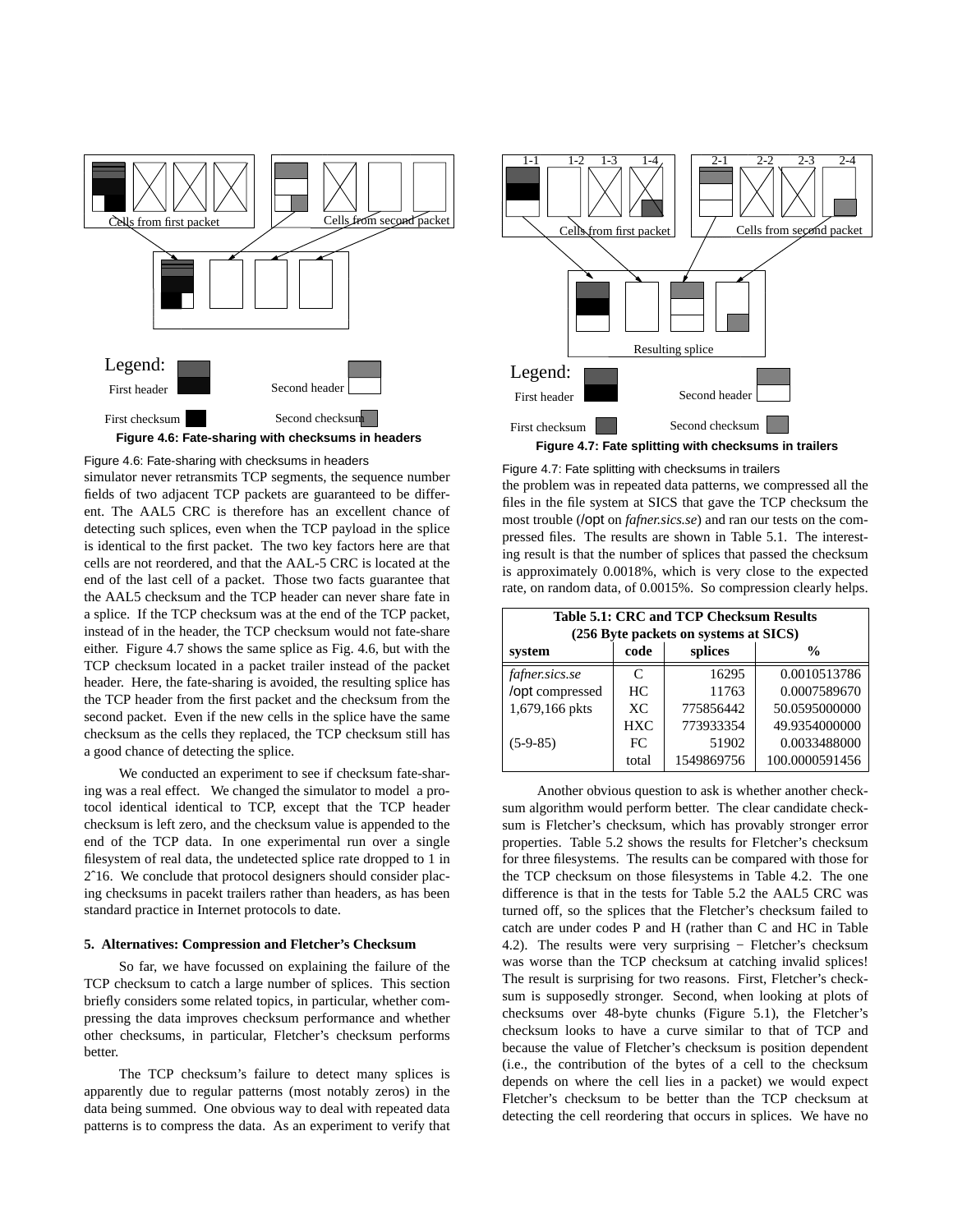explanation for this result except to speculate it is related to the checksum's lack of sensitivity to zeros.

| <b>Table 5.2: Fletcher's Checksum Results</b><br>(256 Byte packets on systems at SICS) |                                  |            |                |  |  |  |  |
|----------------------------------------------------------------------------------------|----------------------------------|------------|----------------|--|--|--|--|
| system                                                                                 | $\frac{0}{0}$<br>code<br>splices |            |                |  |  |  |  |
| <i>anhur.sics.se</i>                                                                   | P                                | 16927890   | 1.2053800000   |  |  |  |  |
| /home2                                                                                 | H                                | 38931878   | 2.7722200000   |  |  |  |  |
| 11,978 files                                                                           | X                                | 664962344  | 47.3500000000  |  |  |  |  |
| 1,538,959 pkts                                                                         | <b>HX</b>                        | 663107668  | 47.2179000000  |  |  |  |  |
| $(5-11-95)$                                                                            | F                                | 20427026   | 1.4545500000   |  |  |  |  |
|                                                                                        | total                            | 1404356806 | 100.0000500000 |  |  |  |  |
| aten.sics.se                                                                           | P                                | 604624     | 0.1873100000   |  |  |  |  |
| /home1                                                                                 | H                                | 18436295   | 0.5711500000   |  |  |  |  |
| 40,799 files                                                                           | X                                | 1600416300 | 49.5804000000  |  |  |  |  |
| 3,550,000 pkts                                                                         | <b>HX</b>                        | 1595307193 | 49.4221000000  |  |  |  |  |
| $(5-11-95)$                                                                            | F                                | 7718380    | 0.2391130000   |  |  |  |  |
|                                                                                        | total                            | 3227924408 | 100.0000730000 |  |  |  |  |
| fafner.sics.se                                                                         | P                                | 57935874   | 1.8679900000   |  |  |  |  |
| /opt                                                                                   | H                                | 186056738  | 5.9989100000   |  |  |  |  |
| 26,896 files                                                                           | X                                | 1420744704 | 45.8082000000  |  |  |  |  |
| 3,400,000 pkts <sup>4</sup>                                                            | HX                               | 1364400588 | 43.9915000000  |  |  |  |  |
| $(5-10-95)$                                                                            | F                                | 72372832   | 2.3334700000   |  |  |  |  |
|                                                                                        | total                            | 3101510736 | 100.00007000   |  |  |  |  |



**Figure 5.1: Frequencies for Fletcher's Checksum Real Data (fafner.sics.se:/opt 48 bytes)**

# **6. Observations**

The results of the previous three sections lead to a number of interesting observations.

First, checksum distributions on modest amounts of real data are substantially different from the distributions one would anticipate for random data. Another (more controversial) way to express this point is that it does not seem to matter much which of the common CRCs or checksums one uses on small amounts of data, because the distribution of values in the data (and in particular, the frequency with which zeros occur) forces a skewed distribution.

Second, for the TCP checksum (and apparently Fletcher's checksum as well), the skewed distribution makes failure in the face of combined or reshuffled data more likely. In particular, if a router or host has a buffering problem that causes adjacent packets to be merged, the TCP checksum might fail 1% of the time rather than the 0.0015% of the time that purely random data distribution would suggest.

Third, compressing data clearly improves the performance of checksums. Since compression also typically reduces file transfer times and saves disk space, there's a strong motivation for FTP archives to compress their files.

Finally, there's a strong suggestion that the common practice of adjusting checksum fields to cause a packet or segment's checksum to sum to zero is a bad idea. If a very common type of packet is one that mixes a little non-zero data (such as headers) with a lot of zero data, why should we intentionally insert values into the checksum field such that the non-zero data sums to zero too?

# **7. Recommendations**

While these scenarios may seem worrisome, it is important to keep in mind that these error scenarios are all quite rare. This work was initially motivated by studying extremely uncommon AAL5 error scenarios. The chance of a splice is clearly less than the chance of an ATM cell loss and the chance of an ATM cell loss is often estimated at 1 in  $10^8$  or less. Furthermore, the ATM CRC will fail to detect a splice approximately at a rate of 1 in  $2^{32}$ , so the chance of the TCP checksum being called upon to detect a splice is much less than 1 in  $10^8 \times 2^{32}$  or less than one chance in  $10^{17}$ .

In general, the checksums are rarely placed in a situation where it is the primary method of failure detection. (We are aware of one exception to this rule. The TCP checksum is the primary method of error detection over SLIP and Compressed SLIP links. That's probably not wise). What this work simply shows is that checksums are even less effective error detection method than first thought, because real data is not random, and in particular, contains a lot of zeros.

As a preliminary recommendation, we also suggest that protocol designers consider avoiding the practice of adjusting the checksum fields so that the packet sums to zero and consider alternative approaches. We also suggest that protocol designers consider avoiding the practice of placing checksums in a protocol header, but instead append them as a trailer to the data being checksummed.

#### **Acknowledgements**

The authors would like to acknowledge the help of Chuck Kalmanek and Bill Marshall of Bell Labs, who discussed issues of study design. We also gratefully acknowledge the help of David Feldmeier of Bellcore and Lansing Sloan of Lawrence Livermore, who helped us with substantially faster CRC computation algorithms, and the Swedish Institute of Computer Science, which allowed us to use its filesystems and one of its fast multiprocessors for some of the test runs.

 $3$  This run completed only  $2/3$ 's of the file system due to a system failure.